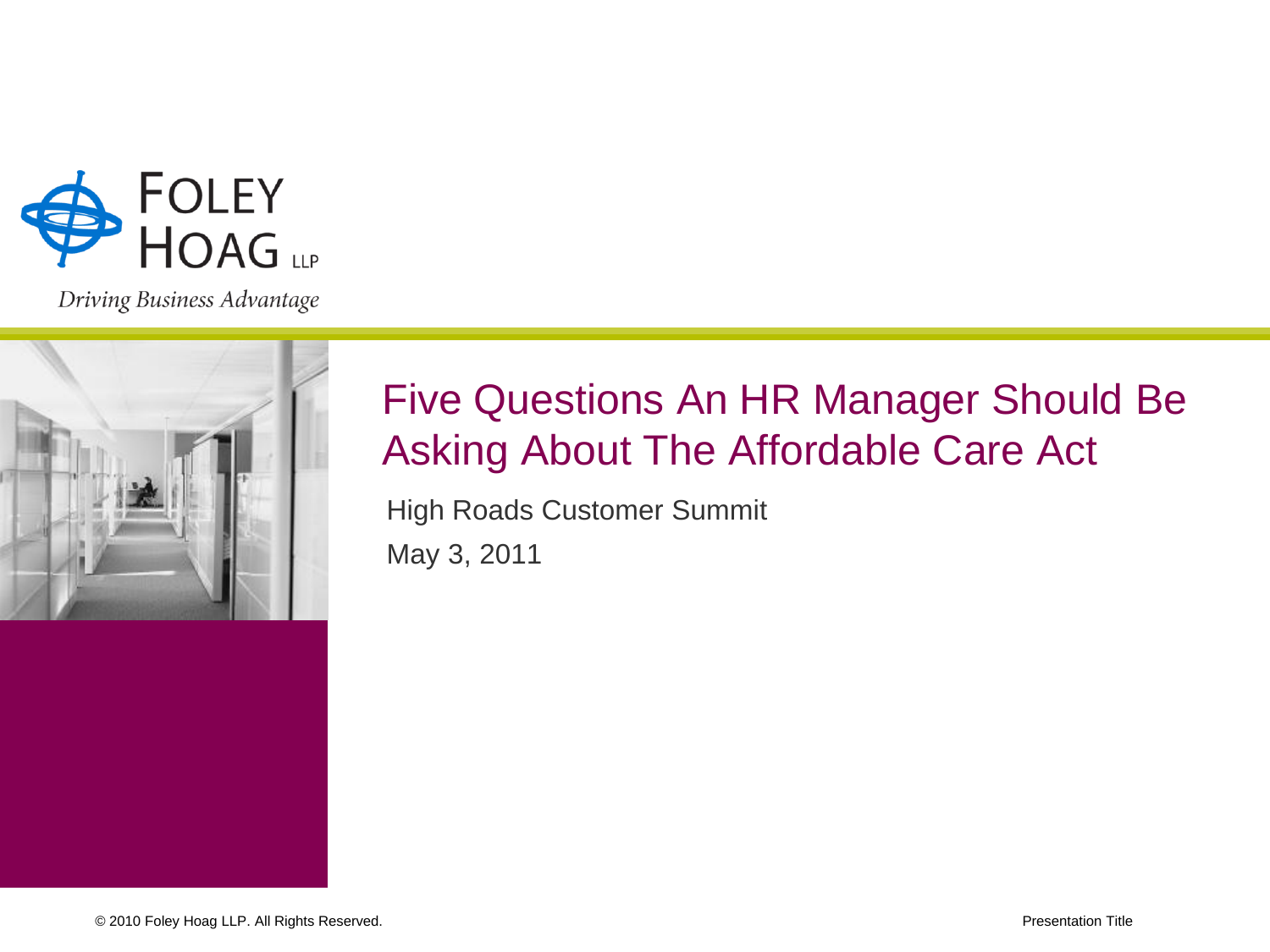

- **Should my company continue to offer health insurance** to our employees after 2013?
- Will my company have to change the benefit design of our employees' health benefit plan?
- What is an "American Health Benefits Exchange"? Do I need to know about that?
- Will States be able to regulate the benefits that my company offers to our employees?
- **Does the tax treatment of the benefits that my company** offers to our employees change?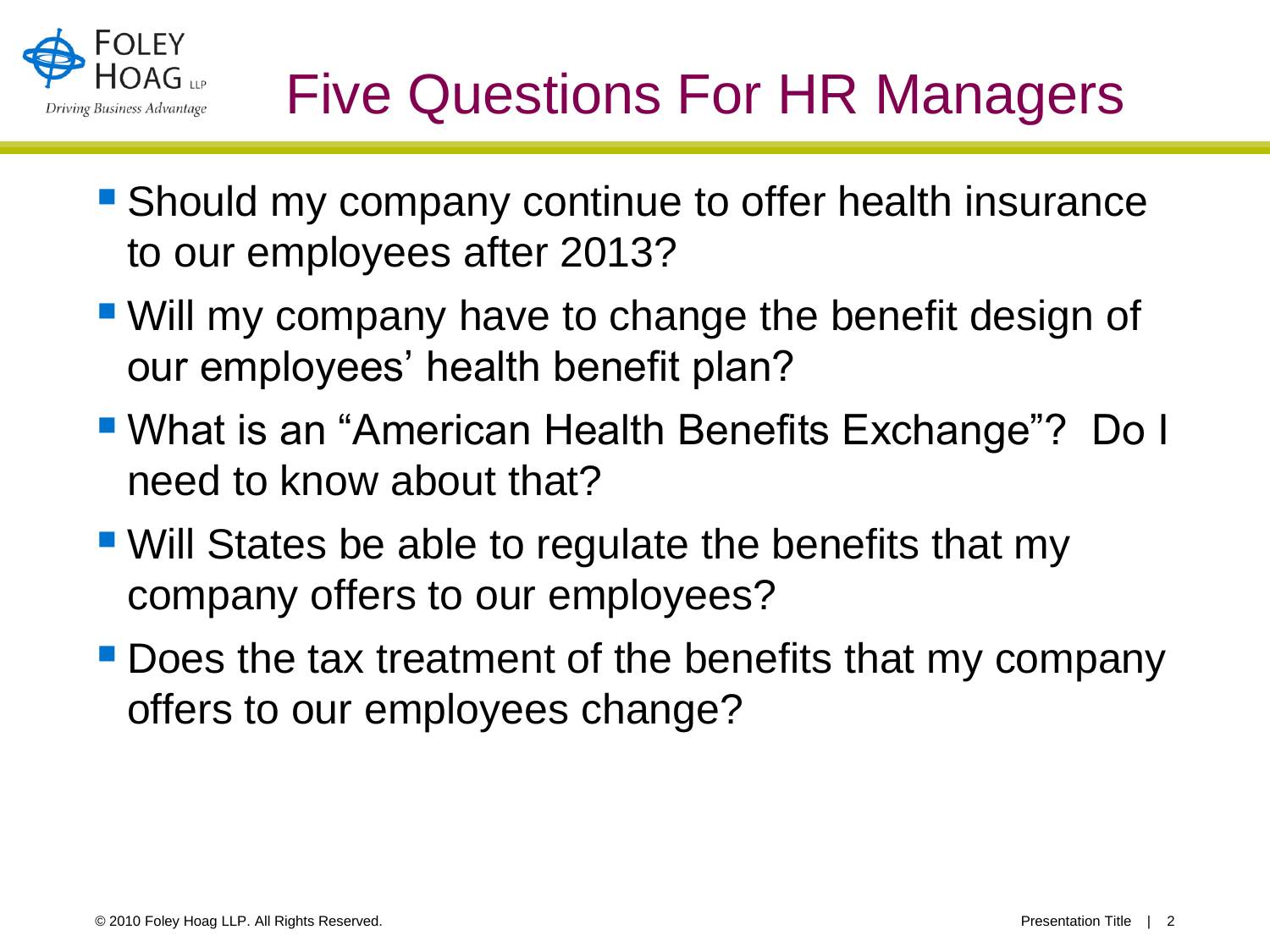

- **Almost surely, every large employer's response to this** question will be "yes" in 2014.
	- Health insurance is an important benefit to attract employees.
	- Since World War II, health insurance has been linked to employment; severing the employment/insurance link would be a major change in the nation's social fabric.
- **But some employers may say "no," and more may do** so after 2014.
	- There are some important considerations in that case:
		- Large employers that do not offer coverage and whose full-time employees access premium or cost sharing subsidies are subject to a penalty of \$2,000 per employee per year.
		- Large employers that do offer coverage but whose employees access the subsidies (because coverage is unaffordable) are subject to a penalty of \$3,000 per employee per year.
		- The \$2,000 and \$3,000 amounts are indexed for inflation.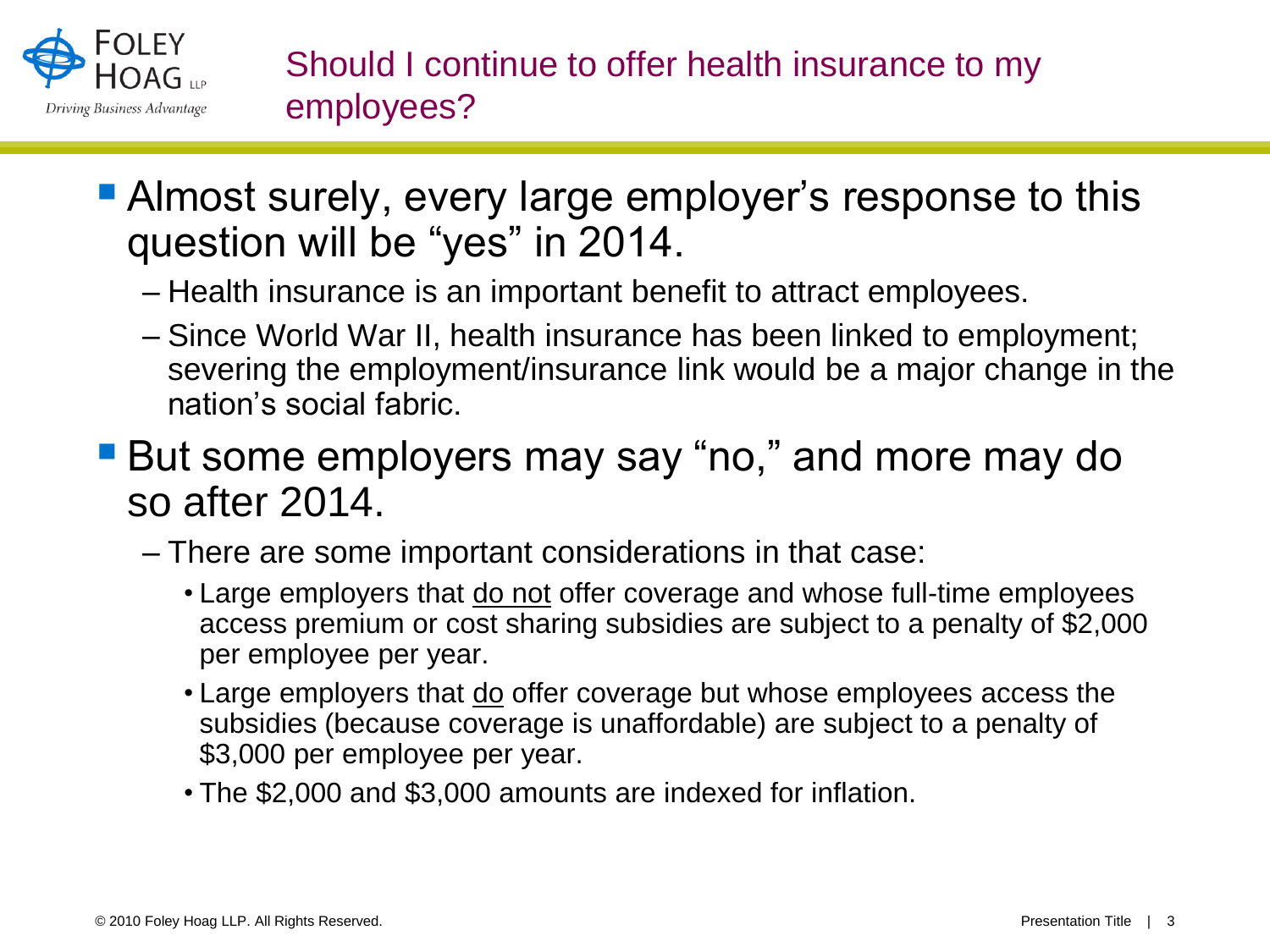

Will I have to change the benefit design of our employees' health benefit plan?

- **The answer depends on whether the employer** health plan offers "minimum essential coverage"
- **If an employer's health plan offers "minimum"** essential coverage":
	- –The employee is exempt from the individual responsibility penalty; and
	- –The employer is exempt from the shared responsibility penalty described in the previous slide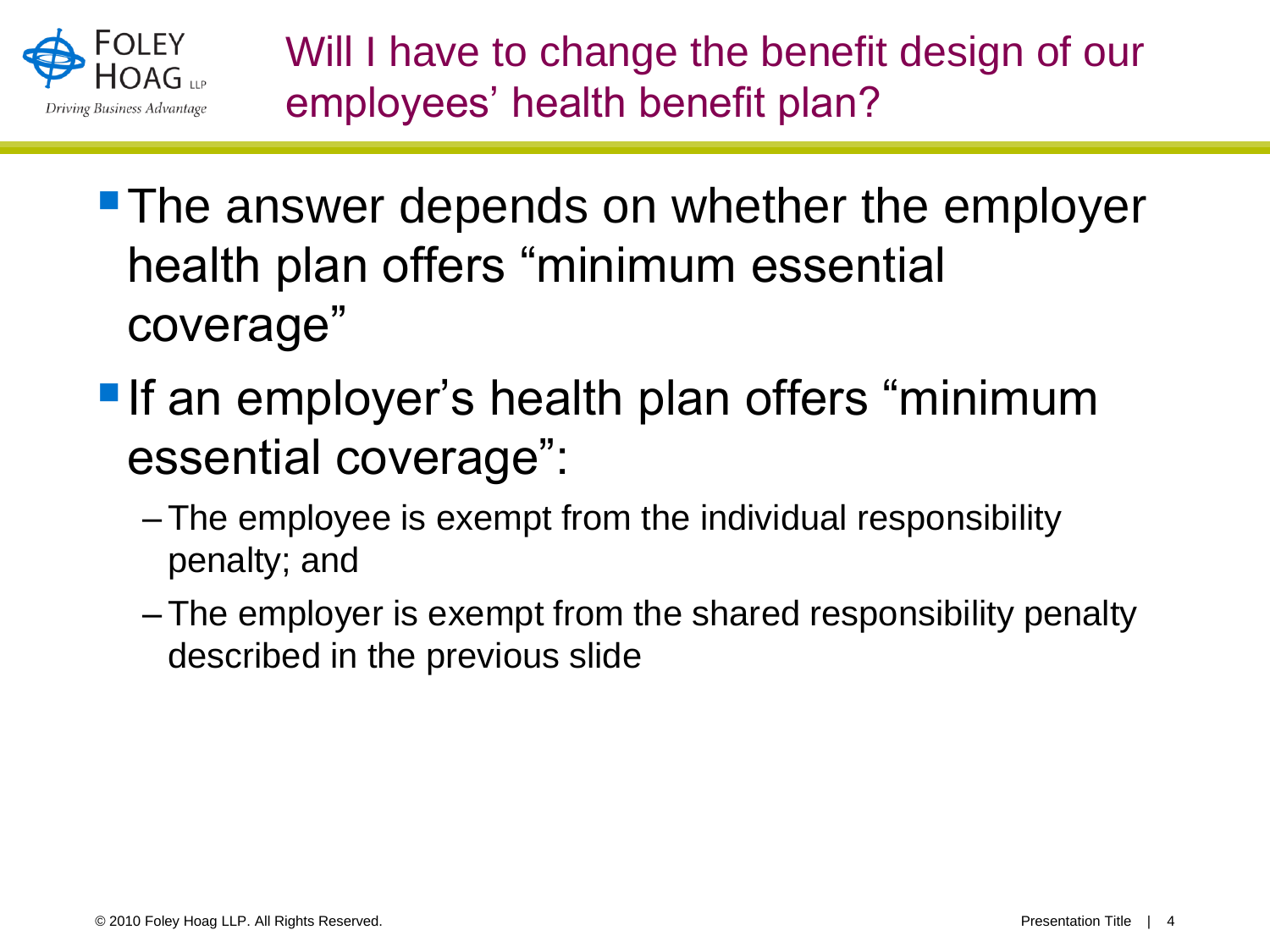

# What is "minimum essential coverage"

- –Government programs (Medicare, Medicaid, SCHIP, TFL, VA, Peace Corps)
- –An employer-sponsored plan
- –Plans sold in the individual market
- –Grandfathered health plans

## **Grandfathered plans**

- –Generally, a grandfathered plan is one that was in existence on March 23, 2010; but a plan can lose its status if it makes changes to the benefit design after that date
	- •E.g., changes in cost sharing, changes in benefits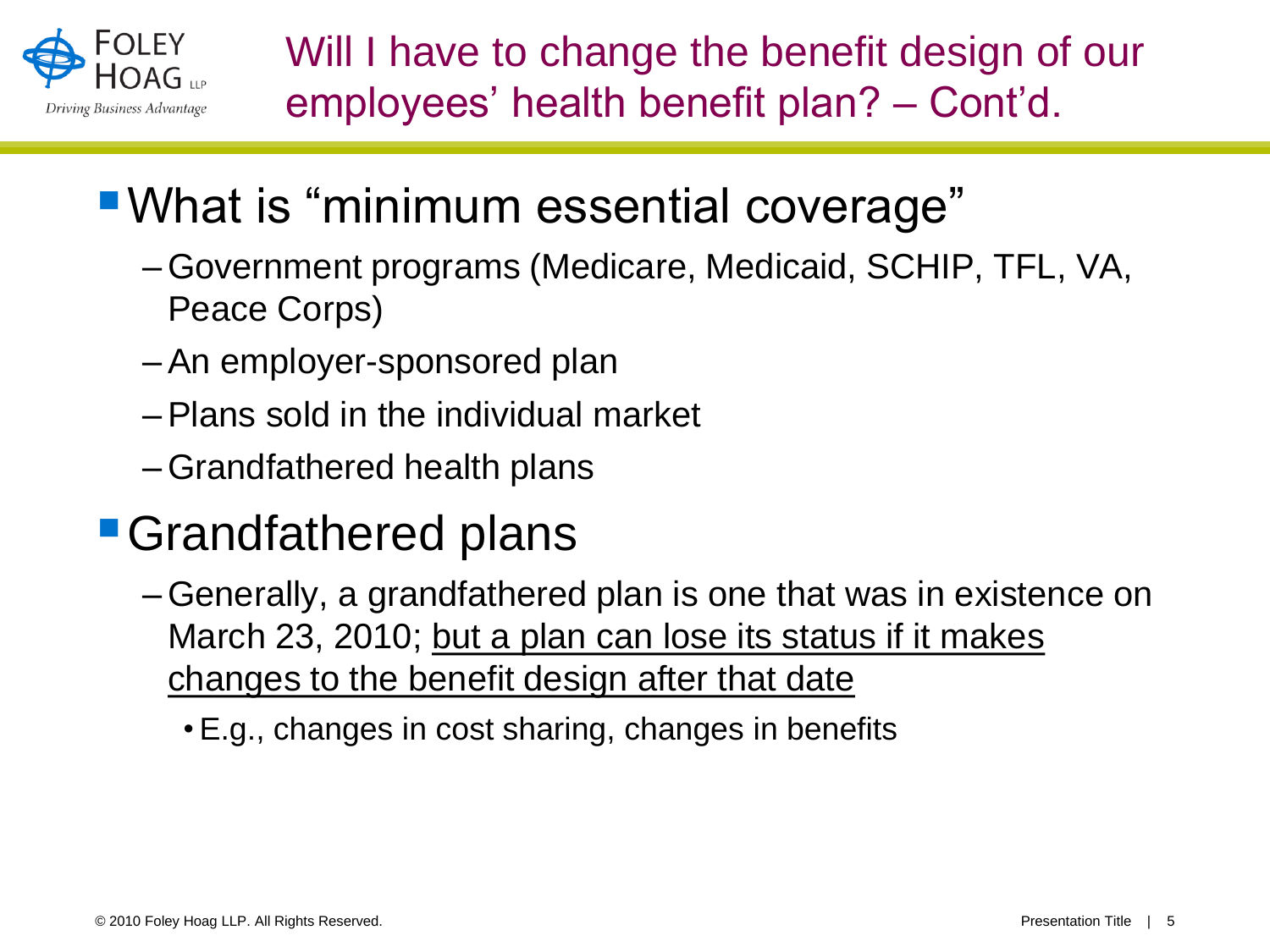

- An Exchange is an online marketplace established by the State where individuals will be able to purchase health insurance coverage in 2014.
	- Open to individuals and small group market in 2014
	- At State option, can open to large groups in 2017
	- Individuals with income between 100% and 400% of the FPL qualify for tax credits and cost-sharing subsidies for insurance purchased through an Exchange
- So why should an employer that offers health benefits to its employees care?
	- If an employer offers a health plan that is not "affordable" to an employee, the employee can access a plan on an Exchange, with subsidies, subjecting the employer to a penalty.
	- If an employer offers a health plan that does not offer a minimum actuarial value, the employee can access a plan on an Exchange, with subsidies, subjecting the employer to a penalty.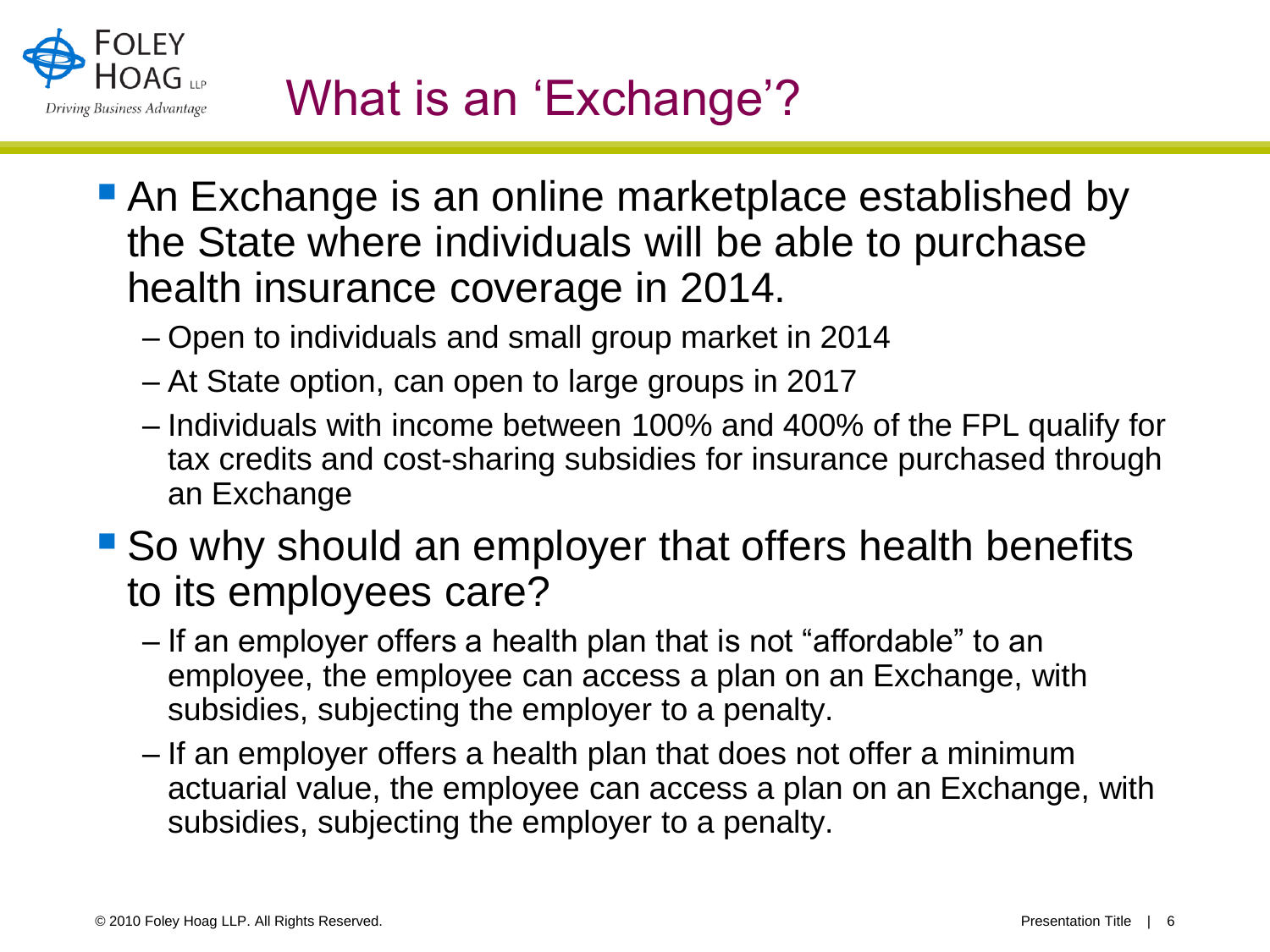

## What is an 'Exchange'? – Cont'd.

### **Definitions**

- "Affordable"
	- The statute defines "affordable" as 9.5% of "household income."
- "Minimum actuarial value"
	- The statute defines "minimum value" as employer coverage of at least 60% of the costs of the plan.

#### **Potential concerns**

- "Household income" is not a defined term in the Internal Revenue Code.
- An employer typically will not know an employee's "household income" so won't know when the 9.5% threshold is triggered.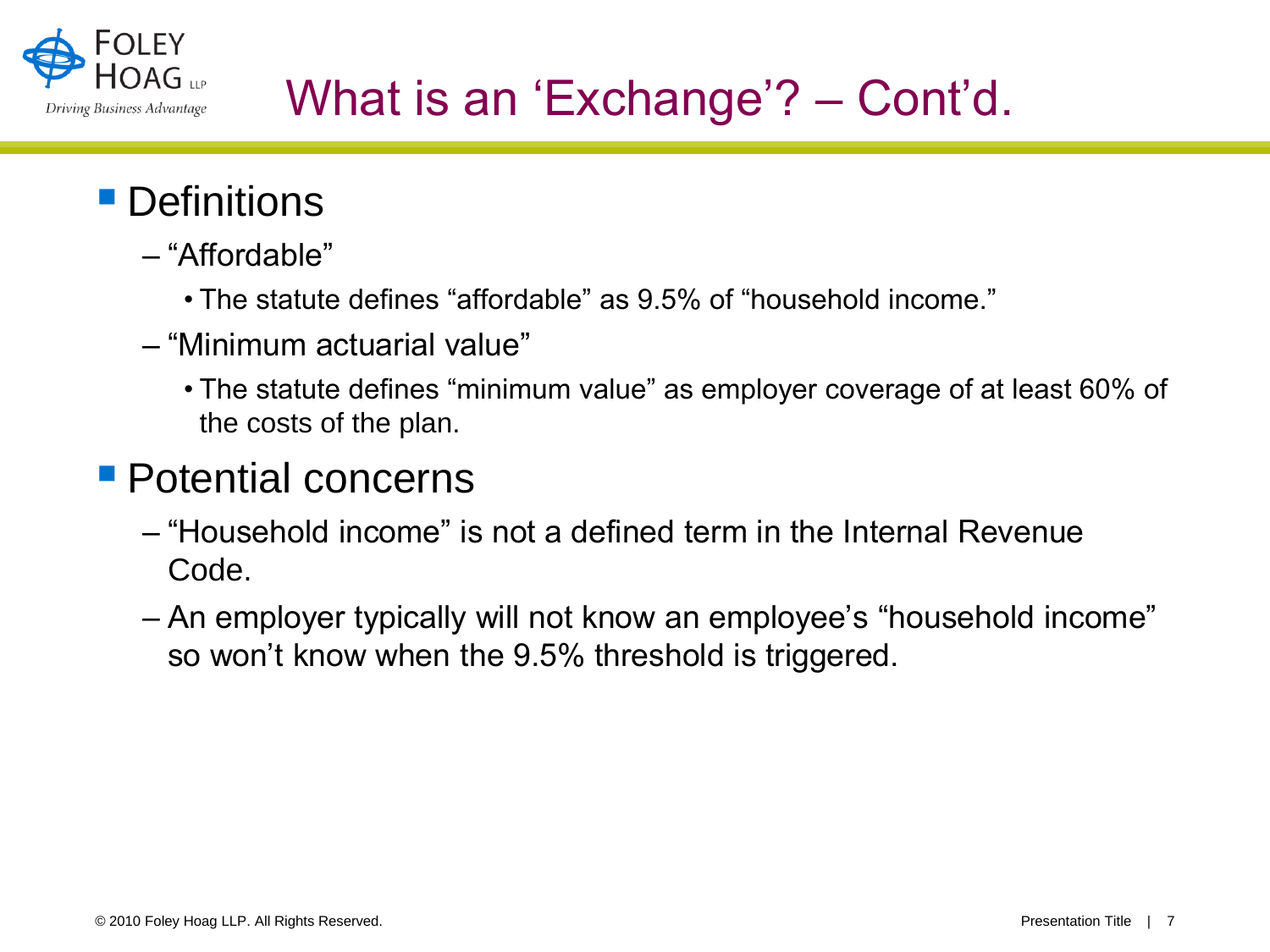

- ERISA prohibits a State from having in effect a law or regulation that "relates to" an employee benefit plan.
	- States can regulate insurance, but they cannot regulate an employee benefit plan.
	- Thus, the Courts draw a distinction between insurance and benefit plans where the employer bears the insurance risk.
- Nothing in the ACA changes this general rule.
- **In addition, arguably, the ACA displaces State** regulation of insurance.
	- The only plans that can be sold on an Exchange are those that provide the essential health benefit package.
	- States can provide additional benefits if they assume the cost.
	- Thus, if a State law mandates a benefit that is not in the essential health benefit package, a plan offering that benefit can't be sold on an Exchange unless the State subsidizes it.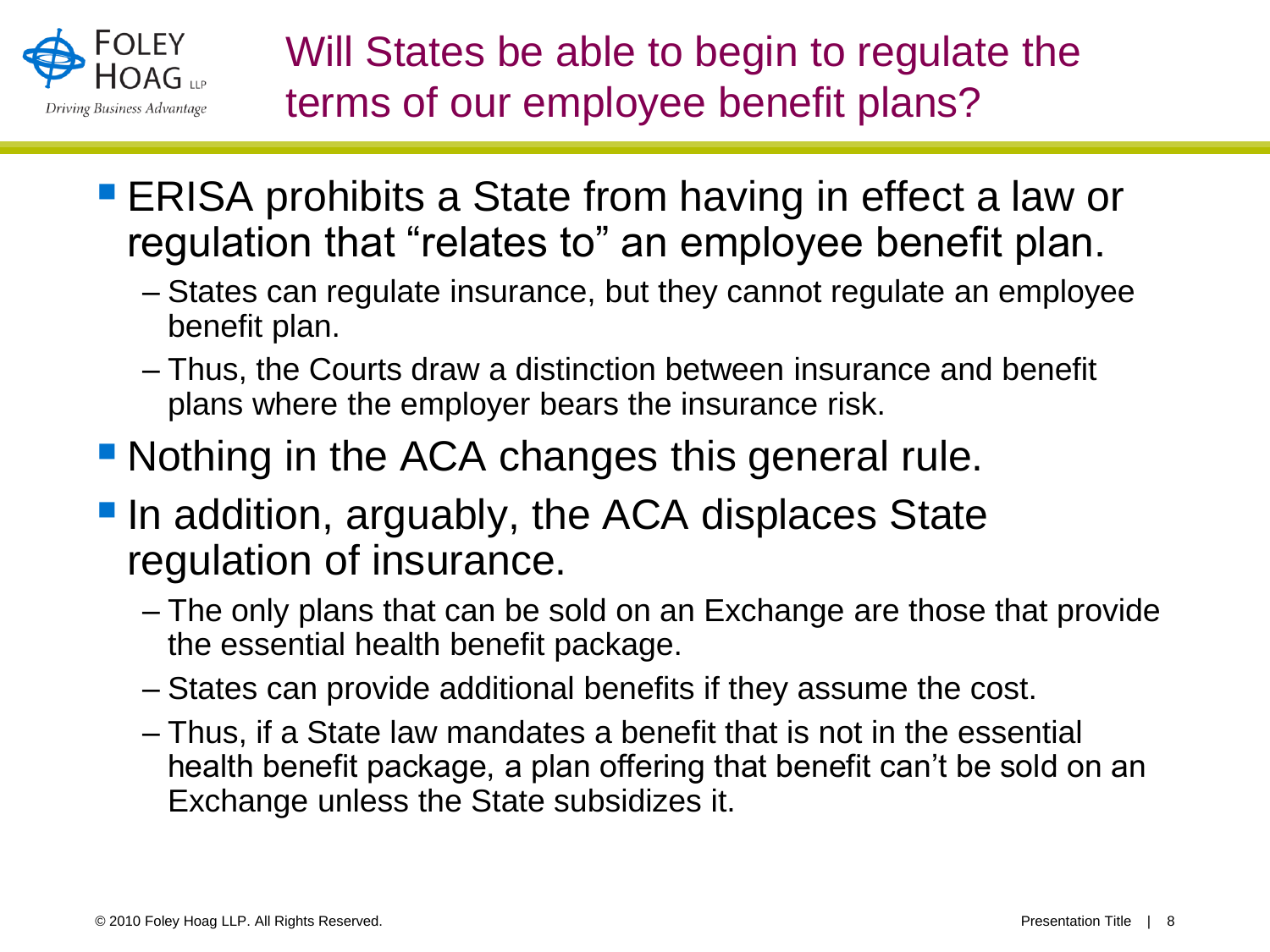

Does the ACA change the tax treatment of health care?

- **The ACA does not change the WWII-era exclusion from** gross income for employer-provided health insurance, nor does it reduce the employer business expense deduction for employer-provided health insurance.
- **The ACA does impose an excise tax on high-cost** health plans.
	- 40% of the excess of the cost of employer-provided coverage over \$10,200/\$27,500 (beginning in 2018).
	- These dollar amounts are indexed by CPI, not health care costs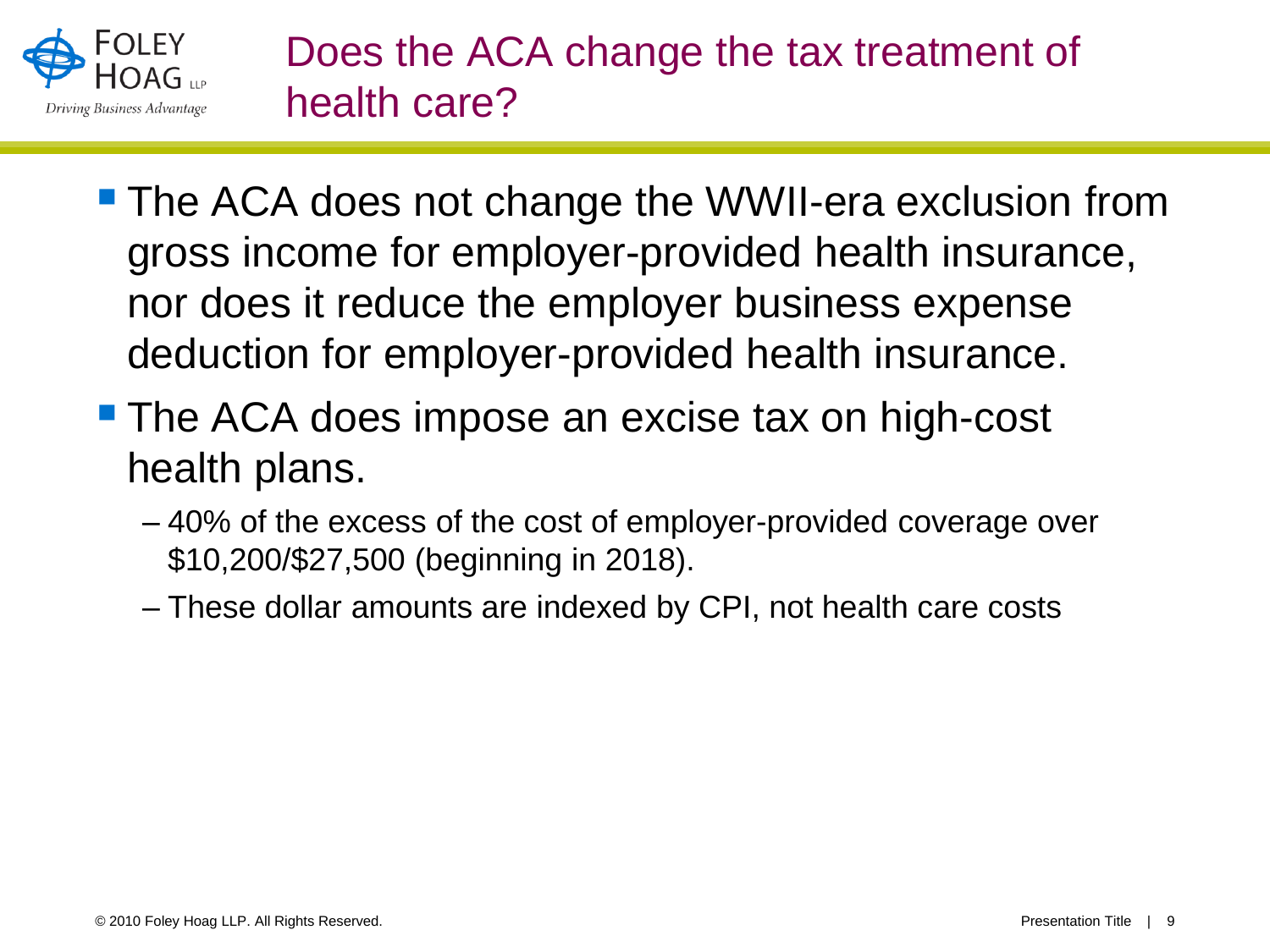

### **Important tax policy consideration**

- The tax benefit for an individual purchasing health care on an Exchange and accessing the subsidy is far more generous than the tax benefit available to an individual receiving employer-provided health insurance.
- Does this create an incentive for individuals to want to exit the employer-based coverage market and obtain coverage through an Exchange?